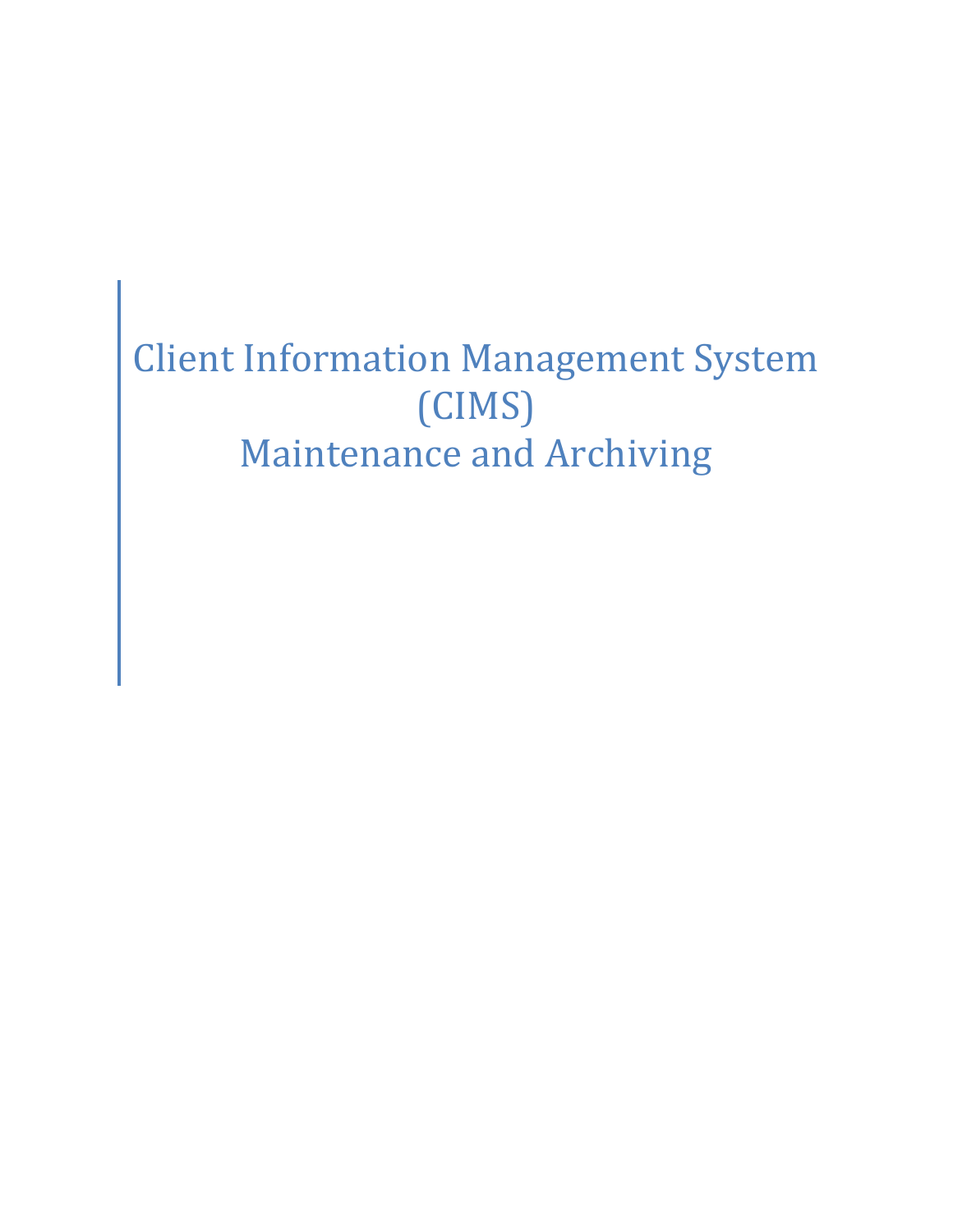### **CIMS Maintenance**

#### **Single User Installation**

1. When exiting CIMS it is important that you click on the **Exit CIMS** button located at the bottom right of the main screen. DO NOT close the window using the X.

|                  | Client Information Management System (CIMS)<br>Exit CIMS Select Forms Select Reports Select Charts                                                                                                                                                                                                                                                       | Type a question for help |
|------------------|----------------------------------------------------------------------------------------------------------------------------------------------------------------------------------------------------------------------------------------------------------------------------------------------------------------------------------------------------------|--------------------------|
|                  | <b>CIMS Main Switchboard</b><br><b>User ID: LAD</b><br>Friday, January 30, 2015<br><b>CIMS Rel. 9.2H.1</b><br><b>Client Information Management System</b><br>Program:<br><b>Augusta County Victim &amp; Witness Assistance</b><br>Director:<br><b>Julie L. Hawkins</b><br>Grant #:<br>12-R8564VG11<br>Locality:<br>Augusta County Victim/Witness Program |                          |
|                  | <b>Reattach Data Base</b><br>n<br><b>Client</b> and<br>Custom<br><b>Progress</b><br>Program/Grant<br>$\circ$<br><b>Check Data Base Links</b><br>Reports/Other<br>Report<br><b>Information Entry</b><br><b>Services</b><br>о<br><b>Database Tools</b>                                                                                                     |                          |
|                  | <b>DEJS LINKS</b><br><b>CIMS Documentation</b><br>DCJS:<br><b>CIMS User's Manual.doc</b><br>http://www.dcjs.virginia.gov/<br>Download CIMS:<br>http://www.dcjs.virginia.gov/victims/cims/<br><b>DCJS Codebook.doc</b><br>Exit CIMS<br><b>About MS Access/System Info</b>                                                                                 |                          |
| <b>Form View</b> |                                                                                                                                                                                                                                                                                                                                                          | Filtered                 |

When using the **Exit CIMS** button an important maintenance program automatically runs. To confirm maintenance has run a very brief message 'Compacting: Press and hold escape to stop' will be displayed at the bottom right of the screen.

The maintenance program should be run on a regular basis to ensure proper performance of the CIMS application.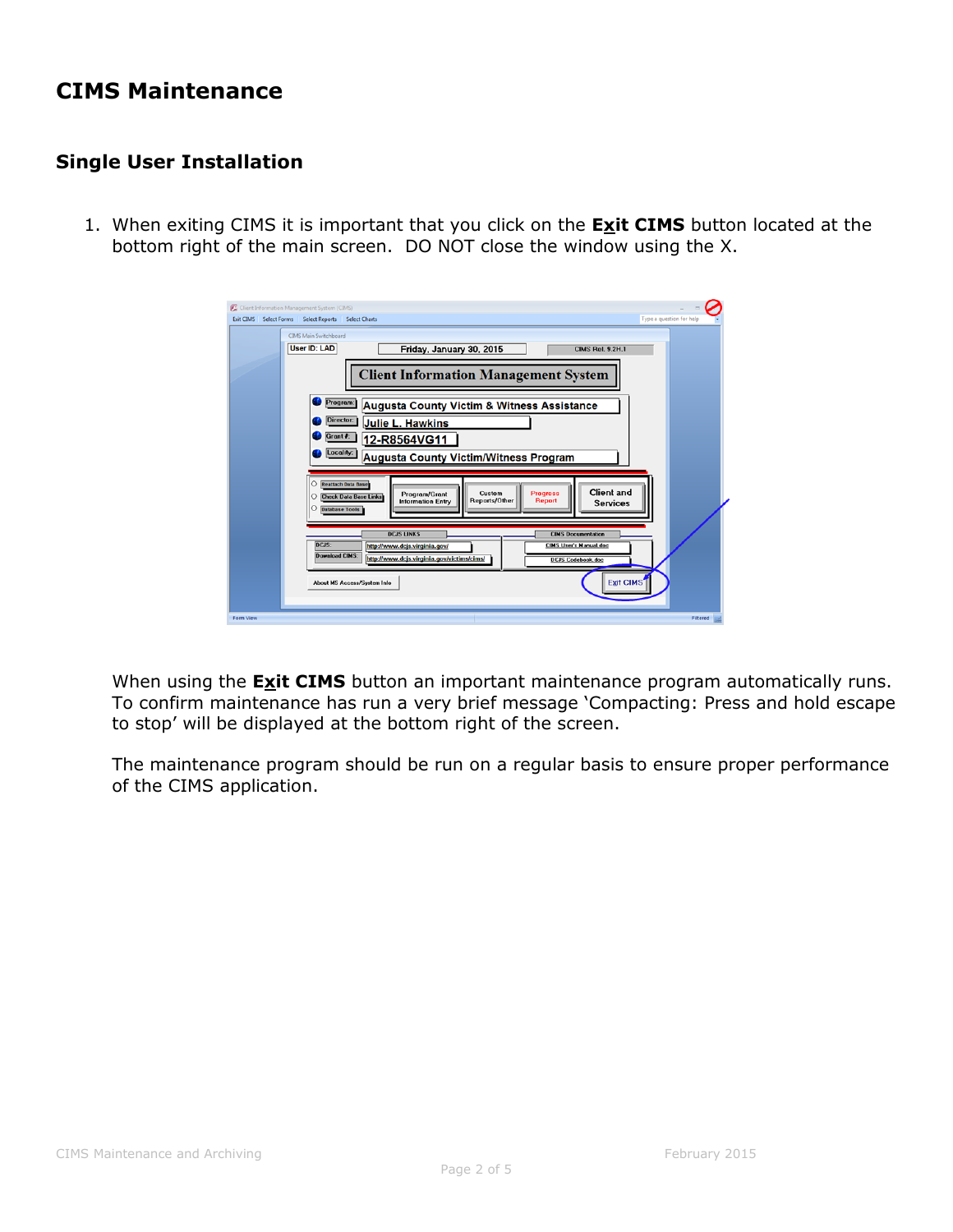#### **Multi-user Installation**

- 1. All users must **Exit CIMS**.
- 2. Designate a single user to open CIMS and using the **Exit CIMS** button close the application.

| Exit CIMS Select Forms Select Reports Select Charts                                                                                                  |                                                                                        | Type a question for help      |
|------------------------------------------------------------------------------------------------------------------------------------------------------|----------------------------------------------------------------------------------------|-------------------------------|
| <b>CIMS Main Switchhoard</b><br><b>User ID: LAD</b><br>Friday, January 30, 2015                                                                      |                                                                                        | <b>CIMS Rel. 9.2H.1</b>       |
|                                                                                                                                                      | <b>Client Information Management System</b>                                            |                               |
| Program:                                                                                                                                             | <b>Augusta County Victim &amp; Witness Assistance</b>                                  |                               |
| Director:<br><b>Julie L. Hawkins</b><br>Grant #:<br>12-R8564VG11                                                                                     |                                                                                        |                               |
| Locality:                                                                                                                                            | <b>Augusta County Victim/Witness Program</b>                                           |                               |
| <b>Reattach Data Base</b><br>O<br>Program/Grant<br>$\circ$<br><b>Check Data Base Links</b><br><b>Information Entry</b><br>Ω<br><b>Database Tools</b> | Custom<br><b>Progress</b><br><b>Reports/Other</b><br>Report                            | Client and<br><b>Services</b> |
| <b>DEJS LINKS</b><br>DCJS:<br>http://www.dcjs.virginia.gov/<br><b>Download CIMS:</b><br>http://www.dcjs.virginia.gov/victims/cims/                   | <b>CIMS Documentation</b><br><b>CIMS User's Manual doc</b><br><b>DCJS Codebook.doc</b> |                               |
|                                                                                                                                                      |                                                                                        |                               |

- 3. Confirm maintenance has run by verifying the very brief message 'Compacting: Press and hold escape to stop' has been displayed at the bottom right of the screen.
- 4. If the maintenance program does not run or you are not able to successfully complete the archive process contact DCJS Computer Services for assistance.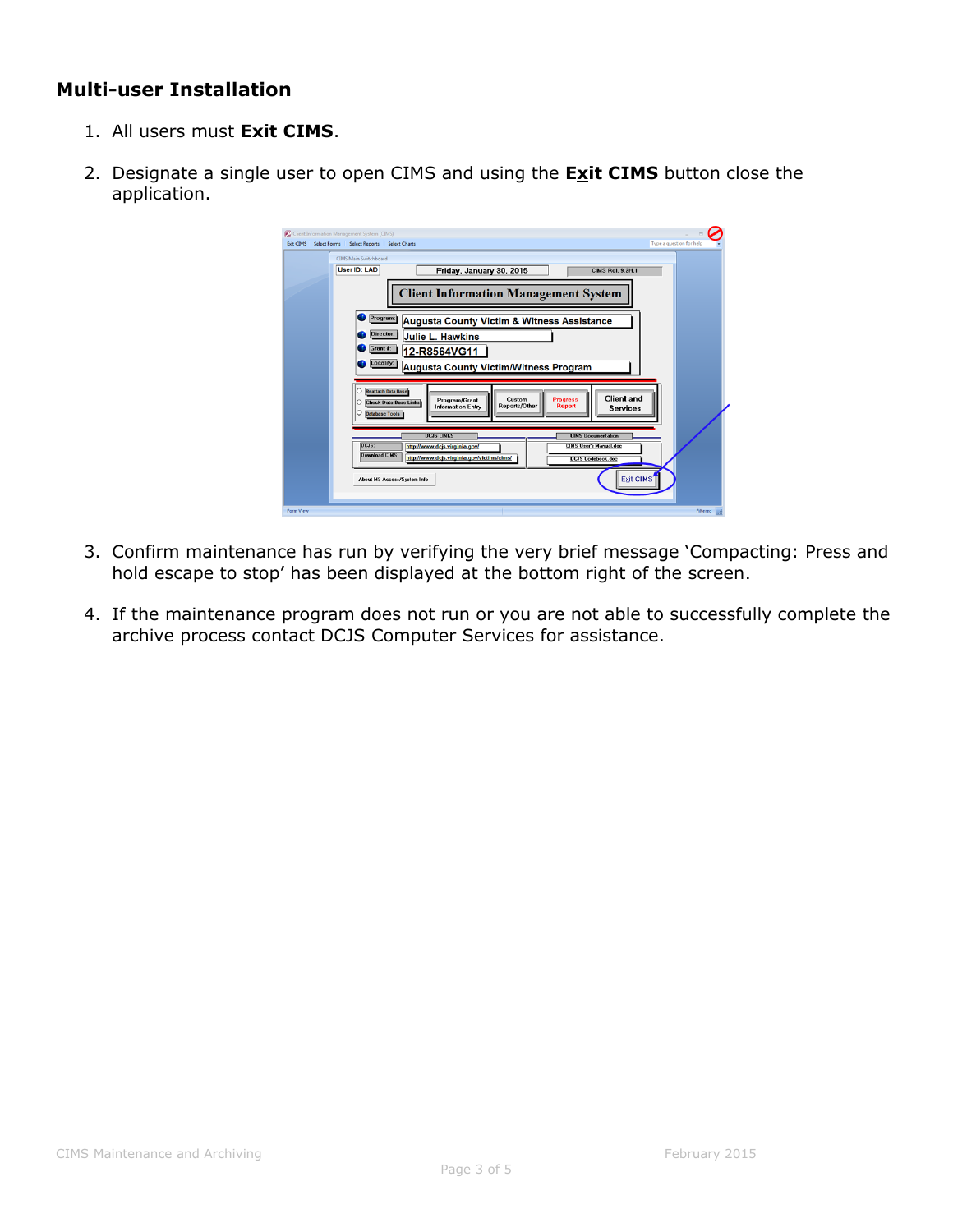## **CIMS Archiving**

1. From the main screen select **Database Tools**



2. In Box 11, Archiving By Completion Date, enter the **Start Date** and **End Date** or **Grant #** for the data you wish to archive. Note: Only cases with a Close Date will be archived regardless of which option is used.

| <b>Data Base Fixes</b>                                                                                                                                                                                                  | <b>ARCHIVE/RESTORE</b>                                                                                                 |  |  |
|-------------------------------------------------------------------------------------------------------------------------------------------------------------------------------------------------------------------------|------------------------------------------------------------------------------------------------------------------------|--|--|
| Progress Report may be incorrect if any of these conditions are present for the fiscal year                                                                                                                             | <b>Client/Case Completion Dates</b><br>10                                                                              |  |  |
| System will display records - you have to fix                                                                                                                                                                           | <b>Press to Enter/Change</b>                                                                                           |  |  |
| $\overline{\mathbf{z}}$<br><b>Display Blank Referral Dates and</b><br><b>Display Invalid Referral Dates</b><br>correct other DB problems                                                                                | <b>Archiving By Completion Date</b>                                                                                    |  |  |
| 3<br><b>Display Grant Numbers with invalid</b><br>$\blacksquare$<br>Check for Invalid Grant # -<br>referral date<br>drop down displays all of your<br><b>Database Grant #'s</b><br><b>Select Fiscal Year Start Date</b> | <b>Start Date</b><br><b>End Date</b><br>Option 1:<br>(mm/dd/yyyy)<br>(mm/dd/yyyy)<br>1/1/1900<br>1/1/1900<br>Option 2: |  |  |
| ۰<br>×.<br><b>Data Base Fixes</b>                                                                                                                                                                                       | Grant #:<br>۰<br><b>Press to Archive</b>                                                                               |  |  |
|                                                                                                                                                                                                                         | 12<br><b>Restore</b>                                                                                                   |  |  |
| <b>Miscellaneous</b>                                                                                                                                                                                                    | <b>End Date</b><br><b>Start Date</b><br>Option 1:<br>(mm/dd/yyyy)<br>(mm/dd/vvvv)                                      |  |  |
| <b>Reassign Case Manager Cases</b><br>8<br><b>Assign Case Managers to Section</b><br>۰                                                                                                                                  | 1/1/1900<br>1/1/1900                                                                                                   |  |  |
| <b>Fix Restitution Payment records</b><br>$6\overline{6}$<br>$\overline{9}$<br><b>Add/Delete Zip Codes</b><br>with invalid defendant ID                                                                                 | Option 2:<br>Grant #:<br>۰<br>c<br><b>Select Individual Records:</b><br>Option 3:                                      |  |  |
| <b>New Client Audit Trail</b><br><b>9A</b><br><b>For Future Use</b><br><b>Deleted Client Audit Trail</b>                                                                                                                | <b>Press to Restore</b>                                                                                                |  |  |
| <b>Miscellaneous</b>                                                                                                                                                                                                    | <b>ARCHIVE/RESTORE</b>                                                                                                 |  |  |

3. Select the **Press to Archive** button